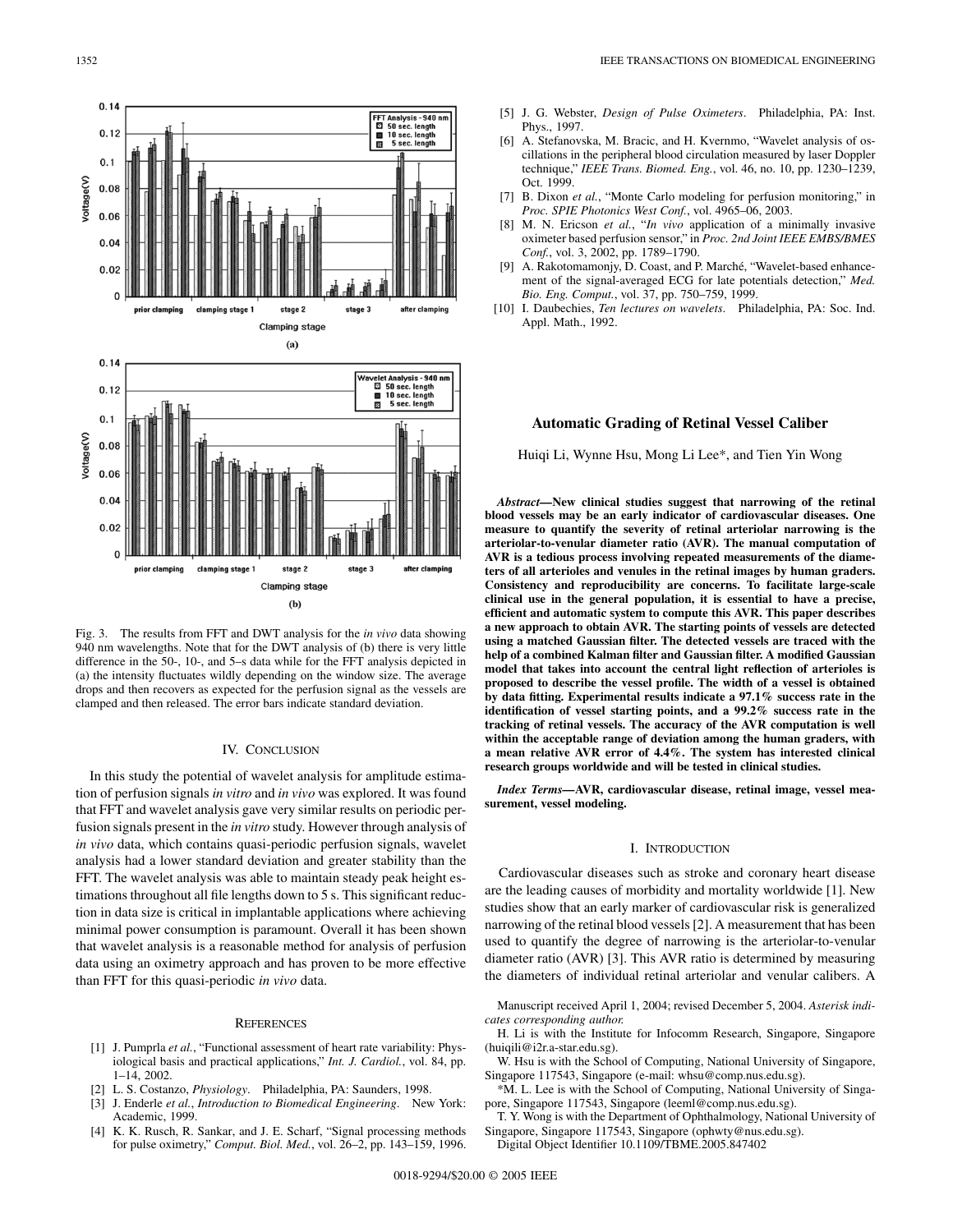

Fig. 1. Central light reflection is observed in blood vessels. (The reflection is indicated by the arrows.)

lower AVR is associated with higher blood pressures, and increased risk of stroke, diabetes, and hypertension.

The current process of calculating the AVR ratio by measuring retinal vessel diameters from retinal photographic images is tedious and highly operator-dependent. A human grader must first determine the vessel type (arteriole or venule). The diameter of each vessel is then measured manually. This process is not only time-consuming, but it varies from one inspection to the next even when the same human grader is involved. Hence, reproducibility is a major concern [4]. An average human grader typically needs to spend up to twenty minutes per retinal image to complete the measurement. This is certainly not feasible for large-scale research studies and clinical utility. Clearly, there is a need for a more precise and efficient system that can grade the retinal vessels automatically.

Existing techniques for vessel detection in retinal images can be broadly classified into two categories: scanning methods [5] and tracking methods [6]. Scanning methods require a two-step processing of each image pixel: enhancement and thresholding. An additional tracking step is needed if the application requires that the vessel structure be identified. In contrast, the tracking approach utilizes local image properties to trace the vessels frominitial points. This approach is faster since it only processes the pixels close to the vessels. The proposed systemadopts the tracking strategy since it can provide a meaningful description of the vessel structure and is computationally efficient.

The scanning and tracking strategies are based on either the vessel boundary detection or the vessel body extraction. In boundary detection, vessel edges are detected by edge detectors [7], morphological methods [8], or deformable models [9]. Edge fitting that minimizes the distance between the original data and a predefined model is utilized in the vessel body extraction [5], [10]. It is more robust since it extracts the vessel as a whole.

Various models have been designed for profiling blood vessels: regular [11], triangular [12], Elliptical [13], and Gaussian [5], [14]. However, all these models do not consider the central light reflection in the vessels [15]. Fig. 1 shows the light reflection in blood vessels (indicated by arrows). It is important for a model to take into account this light reflection in order not to miss these vessels.

This paper describes a new approach to obtain the AVR. The starting points of vessels are detected using a matched Gaussian filter. The detected vessels are traced with the help of a combined Kalman filter and Gaussian filter. A modified Gaussian model that considers the central light reflection is developed to describe the vessel profile. The width of a vessel is obtained by data fitting. Experimental results indicate a 97.1% success rate in the identification of vessel starting points, and a 99.2% success rate in the tracking of retinal vessels. The accuracy of the AVR computation, with a mean relative AVR error of 4.4%, is well within the acceptable range of deviation among the human graders.

## II. METHODOLOGY

### *A. Measurement of Vessel Diameters*

The tracking strategy first identifies the starting points of all vessels near the optic disc. These vessels are tracked outwards toward the pe-



Fig. 2. Modified Gaussian model.  $A_1$ ,  $m_1$ ,  $\sigma_1$ ,  $A_1$ ,  $m_1$ , and  $\sigma_2$  indicate the height, peak position and width distribution of the Gaussian function for vessel trunk and for central reflection, respectively.

ripheral of the retinal image. In order to identify the starting points for tracking the retina vessels, we restrict the area of interests to Zone B, which is defined as the region from  $1/2$  an optic disc diameter to 1 optic disc diameter from the disc margin. We model the vessels as consisting of piecewise linear segments of second-order derivative Gaussian filter. This allows us to track along the orientation of a vessel. The matched filters with different rotations are then convolved with the intensity profile on the inner circle of Zone B. The highest response among all the rotations is defined as the convolution response of that point. The local maxima of the convolution response on the profile are selected as the starting points of the vessels.

Next, the vessels are tracked from the detected starting points using Kalman estimation [11] and matched Gaussian filtering. In order to obtain an accurate measurement of vessel width during the tracking of vessels, we note that there is a dip at the bottomof many vessel profiles. This is caused by the light reflection at the back of the vessel, also known as the central reflection problem. We design a new model to describe the vessel profile, taking the central reflection into account

$$
y = f(x) = \begin{cases} -A_1 e^{-\frac{(x - m_1)^2}{2\sigma_1^2}} + I_1 & x < P, x > Q\\ A_2 e^{-\frac{(x - m_2)^2}{2\sigma_2^2}} + I_2 & P \le x \le Q \end{cases}
$$
 (1)

where  $A_1$  represents the height of the Gaussian,  $m_1$  is the position of peak, and  $\sigma_1$  indicates the width of Gaussian function.  $I_1$  is the intensity of the immediate retinal background;  $A_2$ ,  $m_2$  and  $\sigma_2$  indicate the height, peak position and width distribution of the central reflection, respectively;  $P$  and  $Q$  are the positions of the left and right minimum in the intensity on the profile respectively;  $I_2$  represents the minimum intensity.

The proposed modified Gaussian model is shown in Fig. 2. We can now fit the normal profile of a tracked vessel to the model. The difference between the model and the vessel profile is known as fitting error or residual error. The fitting of the vessel to the model proceeds iteratively, to estimate the values of the parameters in the model that minimize the residue error. We adopt the Marquardt method [16] to obtain the optimum parameter values. Once the vessel profile has been fitted to a modified Gaussian model, the vessel width can be decided by  $\sigma_1$  as studies have shown that there is a linear relationship between  $\sigma_1$  and vessel width [14].

### *B. Calculation of AVR*

Currently, our systemhas a manual function to input and validate the vessel type: artery or vein. The AVR is calculated according to the Wisconsin protocol [3]. Two measures, the Central Retinal Artery Equiva-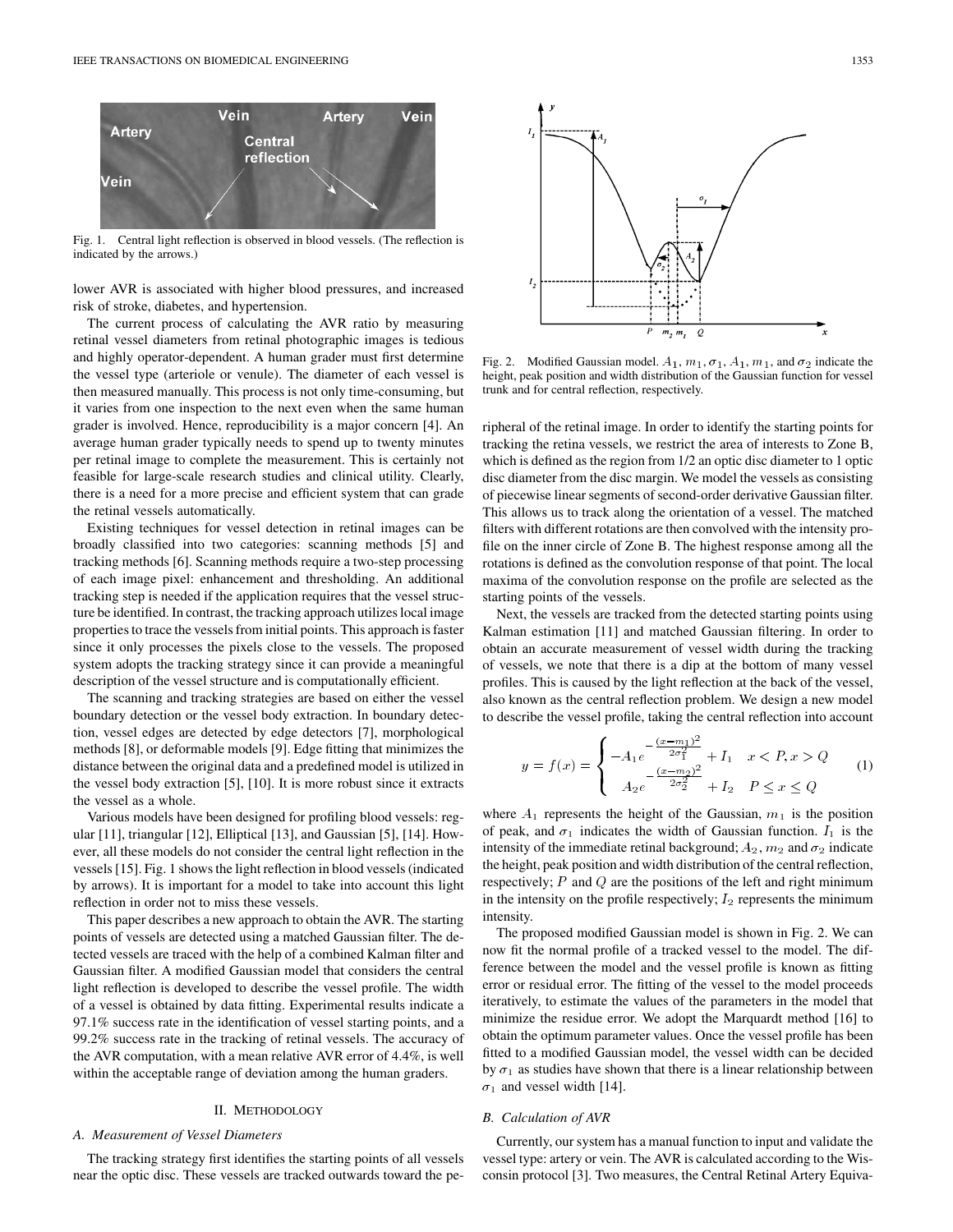|                            | <b>Large Vessels</b> | <b>Small Vessels</b> |  |
|----------------------------|----------------------|----------------------|--|
| <b>Total Number</b>        | 375                  | 260                  |  |
| <b>Automatic Detection</b> | 364                  | 140                  |  |
| <b>Success Rate</b>        | 97.1%                | 53.8%                |  |

TABLE II RESULTS OF VESSEL TRACKING

|                          | <b>Vessels</b> |
|--------------------------|----------------|
| <b>Total Number</b>      | 375            |
| <b>Track Not Started</b> |                |
| Not Full Track           |                |
| <b>Success Rate</b>      | 99.2%          |

lent (CRAE) and Central Retinal Vein Equivalent (CRVE) are defined. The formula for CRAE is described as the following:

$$
W_c = \left(0.87W_a^2 + 1.01W_b^2 - 0.22W_aW_b - 10.76\right)^{\frac{1}{2}} \tag{2}
$$

where  $W_c$  is the width of the trunk arteriole,  $W_a$  is the width of the small branch, and  $W_b$  is the width of the large branch. The CRVE is calculated as follows:

$$
W_c = \left(0.72W_a^2 + 0.91W_b^2 + 450.05\right)^{\frac{1}{2}}\tag{3}
$$

where  $W_c$  is the width of the trunk vein,  $W_a$  is the width of the small branch, and  $W_b$  is the width of the large branch. With that, we can compute the AVR ratio as follows:

$$
AVR = \frac{CRAE}{C RVE}.
$$
 (4)

#### III. EXPERIMENT STUDY WITH RESULTS

A user-friendly systemhas been developed using Visual C++ to measure AVR in retinal images. Thirty-five retinal images obtained froma population-based study in Wisconsin are tested by the software system. These color retinal images are captured from the digital retinal camera system, which includes a Canon CR6-45NM nonmydriatic retinal camera and a Canon EOS D60 digital camera. The images are saved in the format of 24-bit Bitmap with the resolution of 3072  $\times$ 2048 pixels. In these images, one pixel stands for 5.33  $\mu$ m.

Experimental results of the accuracy of starting points detection is shown in Table I. Large vessels are defined as those vessels whose diameters are more than 45  $\mu$ m. Those vessels with diameters less than  $45 \mu m$  are defined as small vessels, and can be ignored in the AVR calculation [3]. We observe that 97.1% of the large vessels' starting points have been identified correctly using the matched Gaussian filter. For those vessels whose starting points are missed, our system allows the manual input by human graders.

Once the starting points have been identified, we track the vessels using a combined Kalman filter and Gaussian filter within Zone B. Table II summarizes the tracking results. Vessel tracking is considered successful if the whole vessel trace in Zone B is detected before any branching point. In our experiments, the success rate is 99.2%.

Next, 505 vessel segments are obtained from the thirty-five images to study the modified Gaussian model. Fig. 3 gives the performance of the modified Gaussian model and the standard Gaussian model. The residual errors are averaged for the same  $\sigma_1$  (round to regular) obtained. It is noted that the performance of the two models is similar when the



Fig. 3. Comparison of the two models. The residual error e is similar when  $\sigma_1$ is small. However, it is much larger in the standard Gaussian model than in the modified Gaussian mode when  $\sigma_1$  becomes larger.

TABLE III RESULTS OF AVR COMPUTATION

| <b>Artery</b> | Grader<br>result | <b>System</b><br>result | Vein        | Grader<br>result | <b>System</b><br>result |
|---------------|------------------|-------------------------|-------------|------------------|-------------------------|
| A1            | 77.1             | 76.0                    | V1          | 151.2            | 145.8                   |
| A2            | 85.8             | 77.7                    | V2          | 91.2             | 94.3                    |
| A3            | 55.5             | 48.8                    | V3          | 89.1             | 82.1                    |
| A4            | 71.4             | 65.7                    | V4          | 126.6            | 130.0                   |
| A5            | 76.8             | 73.6                    | V5          | 52.5             | 57.4                    |
| A6            | 109.2            | 108.9                   |             |                  |                         |
| A7            | 60.0             | 61.4                    |             |                  |                         |
| A8            | 88.8             | 83.9                    |             |                  |                         |
| <b>CRAE</b>   | 181.6            | 179.2                   | <b>CRVE</b> | 201.2            | 203.6                   |
| <b>AVR</b>    | 0.90             | 0.88                    |             |                  |                         |

vessel is small ( $\sigma_1$  is small). However, the residual error is much larger in the standard Gaussian model than in the modified Gaussian mode when  $\sigma_1$  becomes larger. Therefore, we conclude that the proposed modified Gaussian model is more accurate for the vessel profile in the retinal images especially for the large vessels.

In our final set of experiments, we evaluate the accuracy of the computed CRAE, CRVE, and AVR as compared to the human graders. Thirty-five color retinal images are tested. An example is shown in Table III. The mean relative errors of the 35 images for CRAE, CRVE and AVR are 4.5%, 3.2% and 4.4%, respectively. This is well within the acceptable range of deviation among the human graders [17].

#### IV. CONCLUSION

In this paper, we have proposed a new approach for the automatic grading of retinal vessel caliber. We have investigated robust methods to detect the starting points of vessels, track the vessels, and determine the vessel width. A modified Gaussian model is proposed to describe the vessel profile. The individual vessel diameter is calculated to obtain the summary variables CRAE, CRVE and AVR. Experimental results indicate a 97.1% success rate in the identification of vessel starting points, and a 99.2% success rate in the tracking of retinal vessels. The accuracy of the AVR computation is consistent with the human graders, with a mean relative AVR error of 4.4%. To date, many clinical research groups have shown interests in using the proposed system for cardiovascular risk prediction in research studies. Further research will confirmits ease of use in clinical settings.